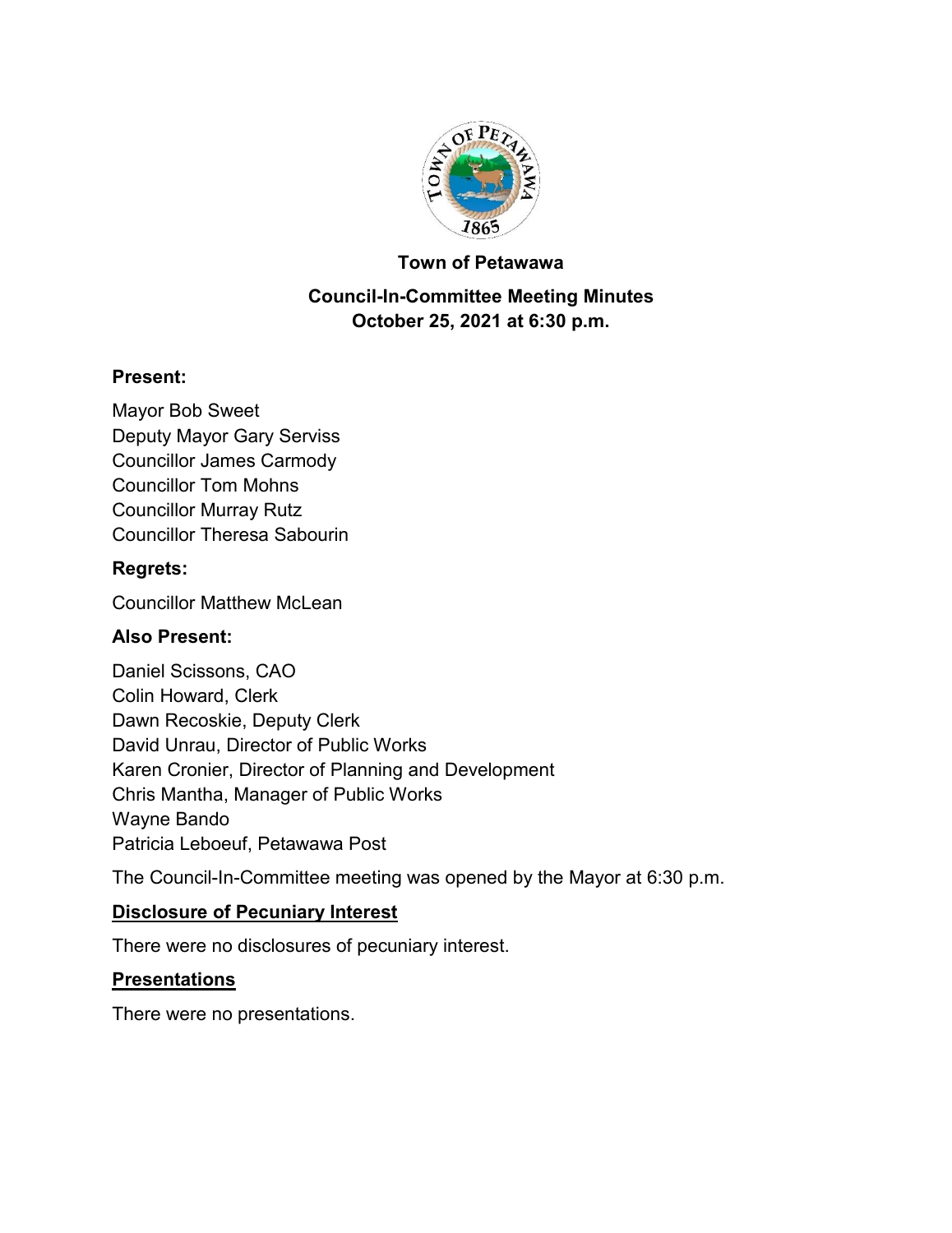### **Public Works**

## 1. Monthly Report – October 2021

David Unrau, Director of Public Works, provided an overview of the report. Mr. Unrau highlighted capital projects to-date, asset management, operations and maintenance, water and sanitary, and special projects and initiatives. Mr. Unrau reported the construction of the asphalt multi-use pathway along Laurentian Drive has been completed; sign inspections have been completed and 97.72% of the signs passed compliance for reflectivity; 131 locates were completed for contractors and utility companies for the month, which is approximately double the amount of locates when compared to other Ontario municipalities.

### **Moved by Theresa Sabourin Seconded by Gary Serviss**

That the Public Works monthly report for October be accepted as information. **Carried**

## 2. PW-28-2021 – Integrating Zero Emissions Vehicles into the Town's Municipal **Half-Ton Pickup Fleet**

Chris Mantha, Manager of Public Works, provided an overview of the report. Mr. Mantha reported there is a renewed push by governments and automotive manufacturers to bring electric vehicles to market faster, and to eventually phase out the sale of internal combustion engines. Mr. Mantha reported there are several electric vehicle options available currently, and the list grows almost daily, however, pickup trucks have not been available as an all-electric vehicle until recently. By the end of 2024 there should be three available options from Ford, General Motors, and Dodge.

Mr. Mantha highlighted the benefits of an electric pickup truck fleet which include reduced carbon emissions, fuel savings, and various maintenance savings. Mr. Mantha confirmed that fleet replacements are planned annually and are subject to budget approval; the next trucks will be due for replacement in 2027, 2029 and 2032.

# **Moved by Murray Rutz Seconded by Theresa Sabourin**

That Council commits to a zero emission fleet of half ton pickup trucks by 2035. **Carried**

3. Public Works Budget Report

Received for information.

4. Sewage System Budget Report

Received for information.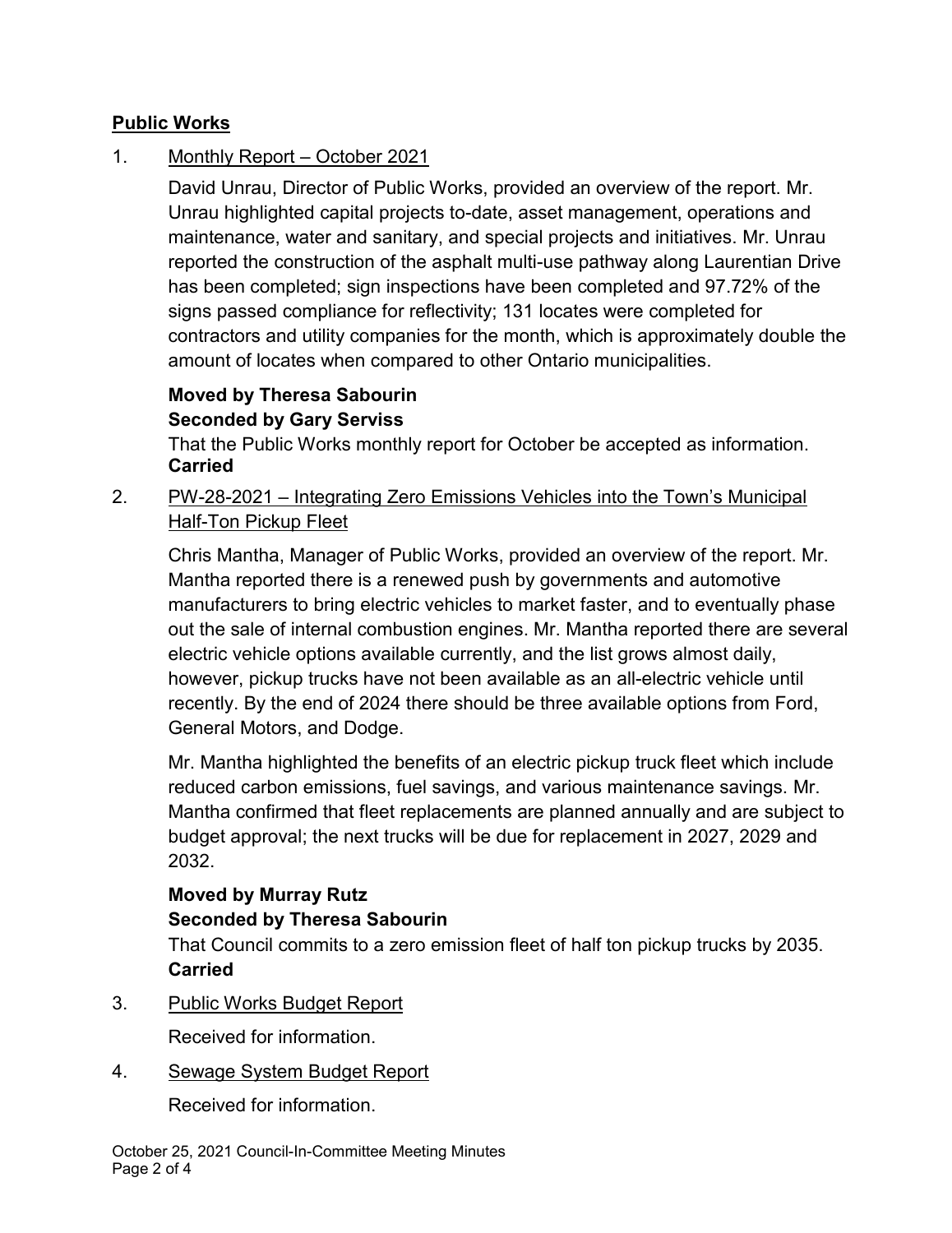### 5. Waterworks Budget Report

Received for information.

## **Planning and Development**

### 1. Activity Report – September 2021

Karen Cronier, Director of Planning and Development, provided an overview of the monthly report. Ms. Cronier highlighted the active subdivisions, Zoning By-law amendments, and site plan applications. Ms. Cronier advised Council that the public meeting was held on October 4, 2021 for the Zoning By-law review. Ms. Cronier reported a tree survey for the Town Centre subdivision plan is currently being conducted. Ms. Cronier advised she will review access to the Fijisan Sushi property in conjunction with the layout of the proposed 5-leg roundabout on County Road 26 (Doran Road).

## **Moved by Murray Rutz Seconded by Gary Serviss**

That the Planning and Development monthly report for September be accepted as information.

### **Carried**

2. PL-27-2021 – Request for Extension to Draft Plan Approval, Radtke Estates Subdivision File 47-T-17001, Part Lots 19 & 20, Concession 6, Parts 1, 2, 3, 5, 6, & 7 Plan 49R-17438, Except Parts 1 & 2 49R-17809, Doran Road

Karen Cronier provided an overview of the report. Ms. Cronier reported that the solicitor acting on behalf of the developer for the Radtke Estates Subdivision Phase 2 has requested an extension to the Draft Plan Approval. Ms. Cronier reported that an extension can only be approved for a period of 12 months.

#### **Moved by James Carmody Seconded by Tom Mohns**

That Council supports the extension of Draft Plan Approval for the Radtke Estates Subdivision Phase 2.

## **Carried**

3. Budget Reports (Planning, Building, and Economic Development)

Received for information.

## **General Matters**

There was nothing to report.